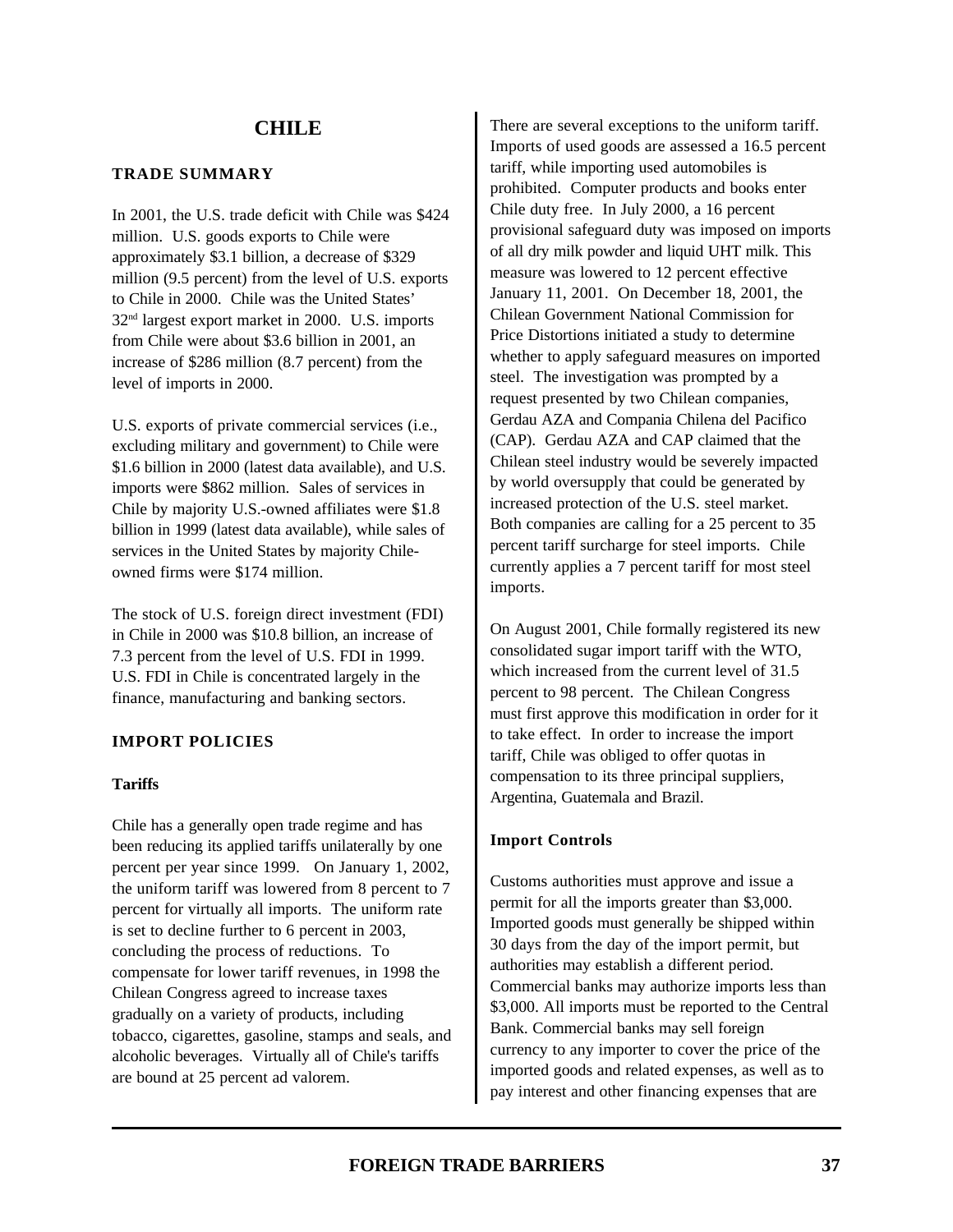authorized by the import premits. Legal entities and individuals may import any type or amount of goods either through the formal or informal exchange market, except for goods specifically prohibited.

#### **Non-Tariff Barriers**

Chile's obligations under WTO Custom Valuation Agreement (CVA) took effect on January 1, 2000, but WTO records do not indicate that Chile has notified its legislation or the Customs Valuation Checklist to the WTO Committee on Customs Valuation as yet.

Chile maintains a complex price band system for wheat, wheat flour, edible vegetable oils and sugar. The price band system was created in 1985 and is intended to protect the domestic production of the above goods. Under this system, specific duties based on the reference prices of imported goods are imposed on top of ad valorem tariffs to keep domestic prices within a predetermined range. Even though Chile is gradually reducing ad valorem rates, the specific duties can effectively keep tariffs on these agricultural products quite high. For example, due to low international wheat prices in 1999 and 2000, effective tariff rates rose as high as 90 percent, well above Chile's WTO bound rate. However, on May 17, 2001, the price bands applicable for sugar, oil seeds and their derivatives were lowered for the following harvest season, extending through March 2003. Chile adopted a provisional safeguard measure on imports of mixtures of edibles oils, consisting of an ad valorem tariff surcharge of 48 percent on January 11, 2001. Argentina subsequently initiated a case before the WTO Dispute Settlement Body, charging that the safeguard measure was incompatible with Chile's obligations under Article XIX of the GATT 1994 and the Agreement on Safeguards and that the price band mechanism was inconsistent with Article II of the GATT 1994 and the Agreement on Agriculture. Chile suspended the price band for oils on April 25,

2001 when the Government lifted the 48 percent safeguard tariff, which in practice left the sector without protection. The WTO case against the price band mechanism itself remains pending. In the case of wheat, wheat flour and vegetable oil, the United States has a significant export interest.

# **STANDARDS, TESTINGS, LABELING AND CERTIFICATION**

Chile's strict animal health and phytosanitary requirements prevent the entry of numerous products, such as Northwest cherries and some citrus. As a result of efforts by the U.S. Government on sanitary and phytosanitary issues, however, Chile has begun to open its market to some trade in certain U.S. horticultural products, including citrus, table grapes, kiwis, apples, and pears from the U.S. West Coast. In October 2000, the Chilean government published final rules providing market access for avocados and walnuts from California, and has drafted proposed rules, which would allow entry of certain citrus fruits from California and Arizona.

U.S. exports of fresh and frozen uncooked poultry are effectively blocked from Chilean market by salmonella inspection requirements. In December 1999, Chile issued emergency regulations that restricted all U.S. exports of fertilized salmon eggs in 2000, despite the disease free status of U.S. salmon eggs. In 2000, Chile issued draft regulations, which are not based on Organization International des Epizooties (OIE) international standards. On February 9, 2001, the United States signed a Letter of Agreement with Chile that will allow U.S. officials to certify U.S. salmon egg exports as disease free while Chile finalizes its regulation and implements international standards. Last year imports were permitted to resume but under rules that will strongly discourage trade. The U.S. Government is urging changes to these rules.

Both poultry and red meat imports from the U.S. are severely constrained by Chile's failure to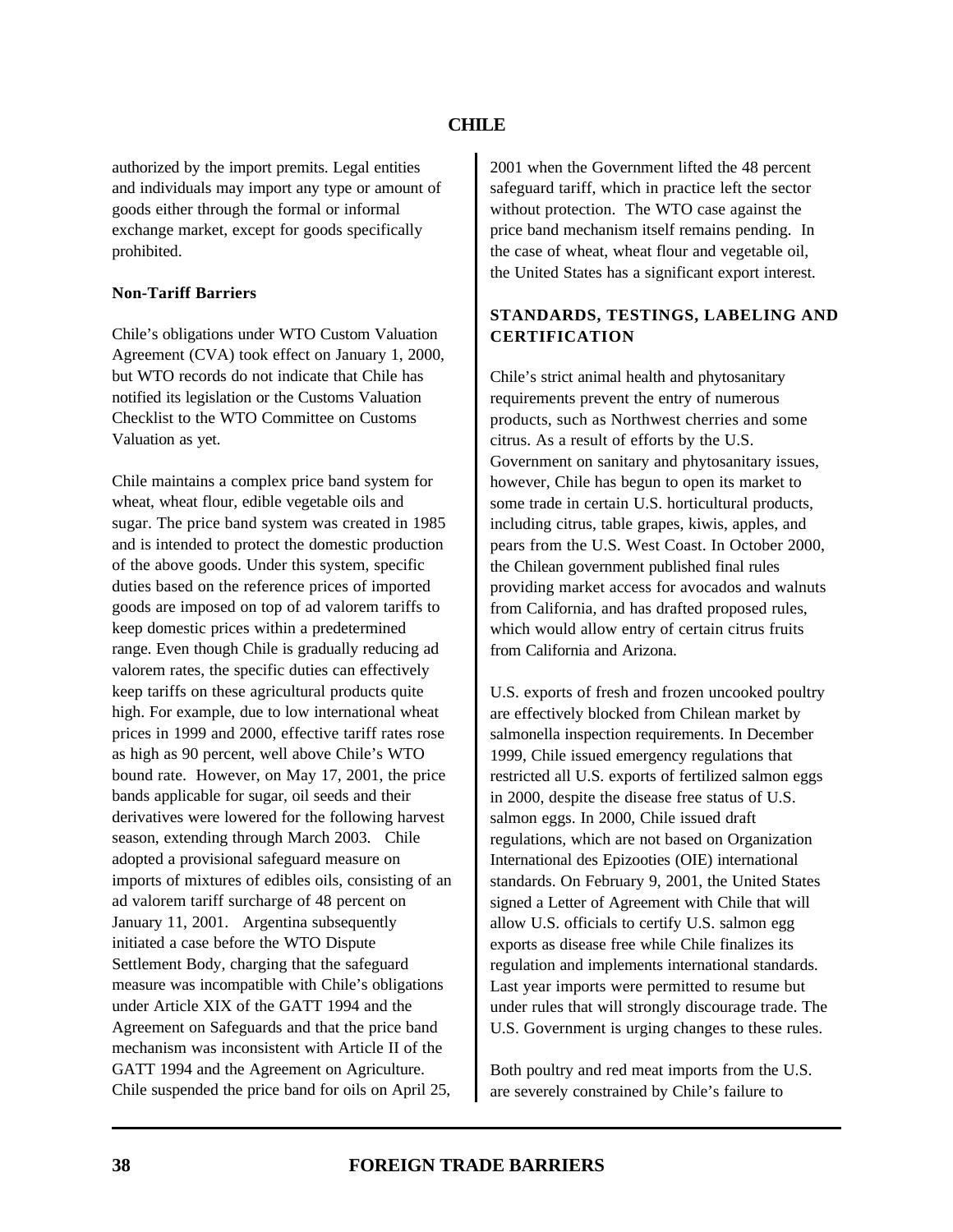recognize the U.S. meat and poultry inspection systems, thus limiting access only to those plants that pay for Chilean inspectors to travel to the U.S. to inspect and certify them. The same rule applies to and constrains U.S. trade in other livestock products. Further, Chile does not permit U.S. beef in consumer cuts to enter the market without being graded and labeled to Chilean standards, which are incompatible with U.S. grading and labeling systems.

According to U.S. and Chilean industry sources, U.S. dry peas exported to Chile are subject to Chilean fumigation requirements, although Canadian dry peas are not. The Chilean government is studying a rule proposed by the Health Ministry to require mandatory labeling of food products containing transgenic ingredients. The U.S. continues to press Chile to implement and enforce WTO-consistent sanitary and phytosanitary requirements.

# **EXPORT SUBSIDIES**

Chile has a range of export promotion measures which are not necessarily export subsidies, but which in some instances, depending on the specifics of application, might constitute an export subsidy. Chile's Ministry of Foreign Affairs promotes the country's exports by providing grants to private companies or industries for export promotional activities that go beyond what would be considered general export promotion. The goal of ProChile, the Export Promotion Bureau of Chile, is the promotion of specific products to targeted exports markets. ProChile provides direct financial assistance to participating firms. Chile also provides a simplified duty drawback program for nontraditional exports. Rather than rebate actual duties paid on imported components. the program refunds a percentage of the value of the export. Companies purchasing capital equipment domestically can borrow up to 73 percent of the amount of customs duties that would have been paid on the capital goods if they had been

imported. If the capital goods are ultimately used in the production of exports, the loan balances and any unpaid interest are waived and the producer is not required to repay the loan. Another exportpromotion measure lets all exporters defer import duties for up to seven years on imported capital equipment or receive an equivalent subsidy for domestically produced capital goods.

The "Country Image" Program is intended to enhance Chile's image among the population and opinion leaders in target export markets,. The program is a "joint venture" between the Chilean public and private sector. The program's beneficiaries include all companies that currently export, as well as those with export potential.

# **Export Controls**

The Customs Authority must approve and issue export reports. Exported goods must generally be shipped within 90 days from the date of the export report, but this period may be extended under certain conditions. Exporters may freely dispose of hard currency derived from exports. As with imports, exporters may use the formal or informal exchange market. All exports must be reported to the Central Bank, except in the case of copper, where the Chilean Copper Commission authorizes exports. Duty free import of materials used in products for export within 180 days is permitted with prior authorization. Free-zone imports are exempt from duties and value-added tax if reexported.

# **INTELLECTUAL PROPERTY RIGHTS (IPR) PROTECTION**

# **Patents and Trademarks**

Chile implemented a patent, trademark and industrial design law in 1991 that provides product patent protection for pharmaceuticals and a limited form of pipeline protection. While the law is generally strong, deficiencies exist, including: a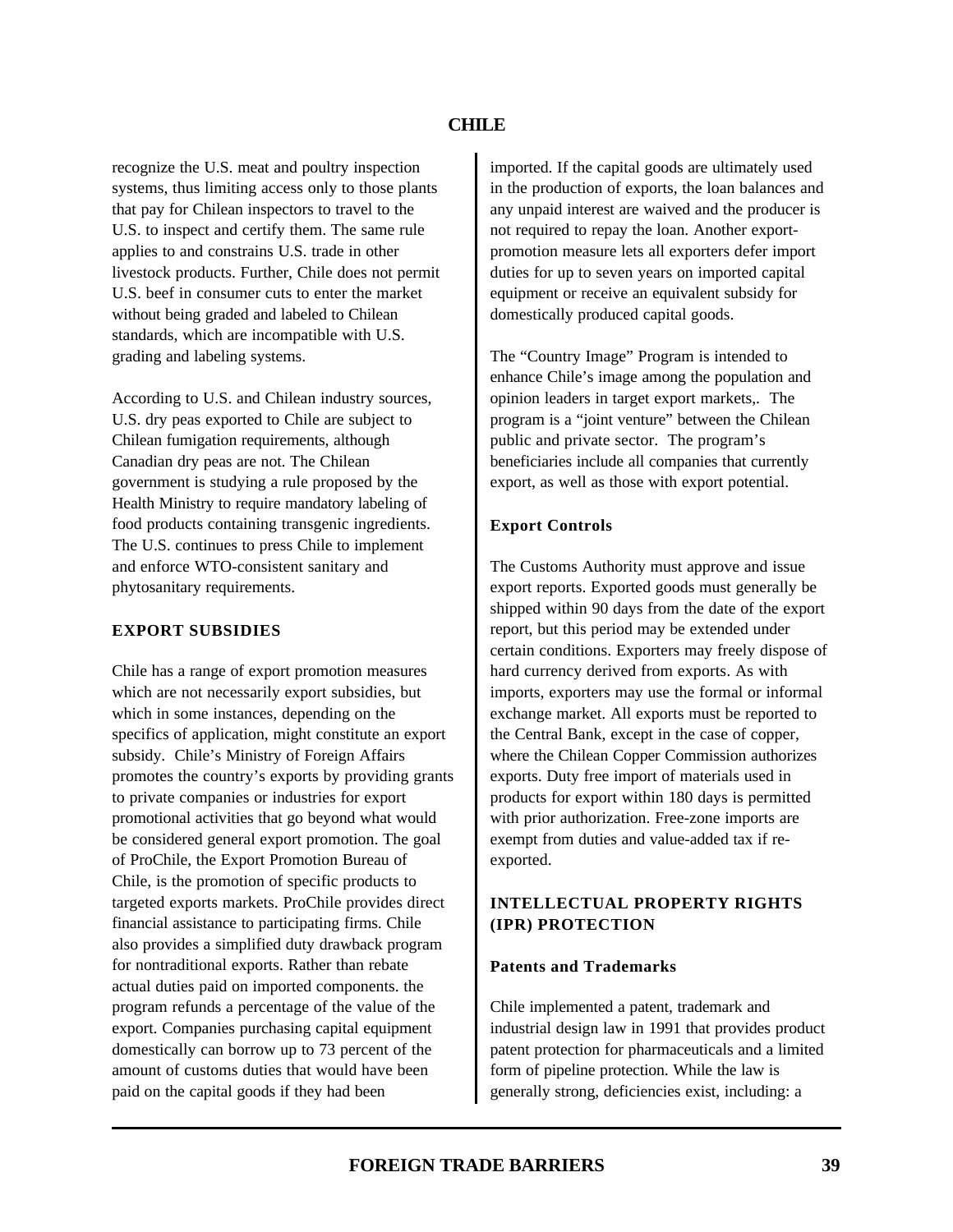term of protection inconsistent with TRIPS term of 20 years from filing; no provisions for extending the patent term in appropriate circumstances; inadequate industrial design protection; and a lack of full "pipeline" protection for pharmaceutical products patented in other countries prior to the time in which product patent protection became available in Chile. The Government of Chile introduced legislation in 1999 intended to make this and other Chilean intellectual property laws fully TRIPS consistent. However, this legislation was not passed prior to January 1, 2000, when Chile's TRIPS obligations came into effect and still has not been approved by the Chilean Congress. The U.S. Government has urged the Government of Chile to ensure that TRIPS consistent intellectual property protection be provided as soon as possible. The Chilean Congress should address the draft bill in early 2002. Amendments to the draft law would substantially improve protection for undisclosed data, including test data confidentiality.

U.S. pharmaceutical firms and other applicants for patents continued to face significant delays in patent approval owing to extensive case backlogs in Chile's patent office. In addition, in November 2001 the Chilean Institute of Public Health announced that it would issue marketing approval for drugs without regard to whether a patented version of the drug already exists. Marketing approvals are routinely granted on the basis of unauthorized use of confidential test data. In practice there is no effective link between health authorities and the patent office so as to guarantee effective protection of intellectual property rights. The marketing of unauthorized copies of patented drugs remains a serious problem in Chile.

Chile's trademark law is generally consistent with international standards, but still contains some deficiencies, including: no requirement of use to maintain trademark protection; a "novelty" requirement for trademark registration; unclear provisions for trademarking figurative marks, color or packaging; and no provisions for protection of

"well-known" marks. Some U.S. trademark holders have complained of inadequate implementing regulations and enforcement of trademark rights in Chile. According to a major U.S. apparel manufacturer, the seizure rate for counterfeit goods is extremely low. This problem is exacerbated by the fact that the vast majority of counterfeit products on the market in Chile are imported from Colombia and Peru. Consequently, lax enforcement in Chile has helped fuel demand for counterfeits in the South American region as a whole.

# **Copyrights**

Chile revised its copyright law in 1992, extending the term of protection to the author's life plus 50 years, the standard in the WTO TRIPS Agreement. While the copyright law provides protection that is nearly consistent with international standards in most areas, shortcomings remain. The Chilean law does not provide adequate penalties for copyright infringement, has no provision for *ex parte* civil searches, is uncertain regarding the availability of injunctions and temporary restraining orders, and places unnecessary constraints on contractual rights. Despite increasingly active enforcement efforts by the police, piracy of computer software and video recordings remains significant. Attempts to enforce copyrights in Chile have met with considerable delays in the courts and weak sentences for offenders. The U.S. industry estimates losses related to video piracy alone to exceed \$2 million annually. Revision of the 1992 copyright law is also addressed in the Government of Chile's 1999 intellectual property rights bill, but drafts of the law do not appear to provide for more effective use of injunctions in infringement cases.

Chile signed the WIPO Treaties on Copyright and Performances and Phonograms in April 2001.

# **SERVICE BARRIERS**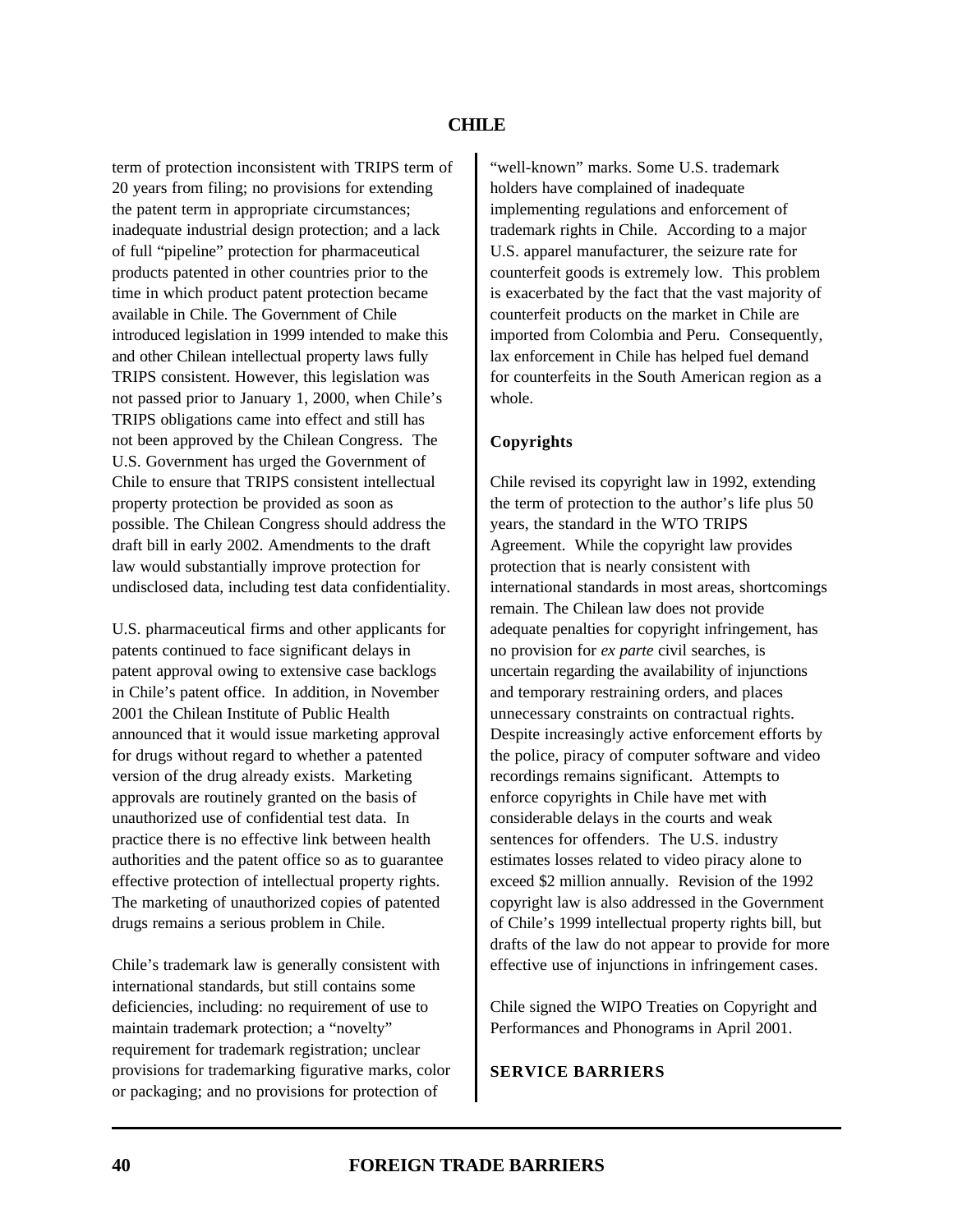Chile's relatively open services trade and investment regime stands in contrast to its relatively limited GATS commitments. In particular, Chile maintains a "horizontal" limitation, applying to all sectors in Chile's GATS schedule, under which authorization for foreign investment in service industries may be contingent on a number of factors, including: employment generation, use of local inputs and compensation. This restriction undermines the commercial value and predictability of Chile's GATS commitments.

Chile has made WTO commitments on most basic telecommunications services, adopting the WTO reference paper on regulatory commitments and ratifying the GATS Fourth Protocol. Nonetheless, U.S. companies occasionally complain of regulatory delays and a lack of transparency in regulatory decisions. In particular, one U.S. company with significant investment in Chile complained about not recieving its access charge decree within the timeframe set forth in Chile's Telecommunications Law. Chile's schedule of commitments excludes local basic telecommunications services, one-way satellite transmissions of Direct-to-Home and Direct Broadcast Satellite television services and of digital audio services. It also excludes free reception broadcasting services.

During the 1997 WTO financial services negotiations, Chile made commitments in banking services and most securities and other financial services. However, Chile made commitments neither for asset management services, including the management of mutual funds or pension funds, nor for financial information services. Chile also reserved the right to apply economic needs and national interest tests when licensing foreign financial service suppliers. According to Article 46 of Decree Law (DFL) 251, the business of insuring or covering risk based upon premiums can only be undertaken in Chile by insurance and reinsurance corporations which are exclusively dedicated to carrying out insurance and other

related activities. Foreign insurance companies established in Chile have no limitation on access to the Chilean market as long as they are legally established in Chile. Foreign-based insurance companies cannot offer or contract insurance policies in Chile directly or through intermediaries.

On April 16, 2001 the Central Bank of Chile suspended its remaining controls on capital flows in an effort to encourage inward portfolio investment and help resuscitate small and mediumsized business. Among the measures is the suspension of the "*encaje*", a deposit requirement, which applied to foreign capital introduced into Chile for most lending purposes, investment in government securities and other short-term flows. This deposit requirement was reduced from 30 percent to 10 percent in June 1998 and to zero in 2000. In the last two years, the Central Bank has also eliminated the one-year holding period for non-direct investment. Also, outflows associated with capital returns, dividends, and other investments will no longer need government approval. Restrictions on the issuance of American Depositary Receipts, ADRs, have been lifted, and Chilean companies will be free to take out loans or issue bonds in a greater range of currencies.

On November 6, 2001, President Ricardo Lagos implemented further capital market reforms in Chile. These reforms together with the Capital Account Liberalization policy and the Law for Public Offers of Stocks (OPA) constitute a great step towards efficiency and wider access to capital. The main pillars of the Capital Market reform are two bills already approved by the Congress, the Institutional Law and the Tax Laws. The Institutional Law eases restrictions on investments in mutual funds and insurance companies and facilitates the internationalization of the banking industry. The Tax Law contemplates, among other things, the repeal of the capital gains tax on stocks and the creation of the emerging stock exchange.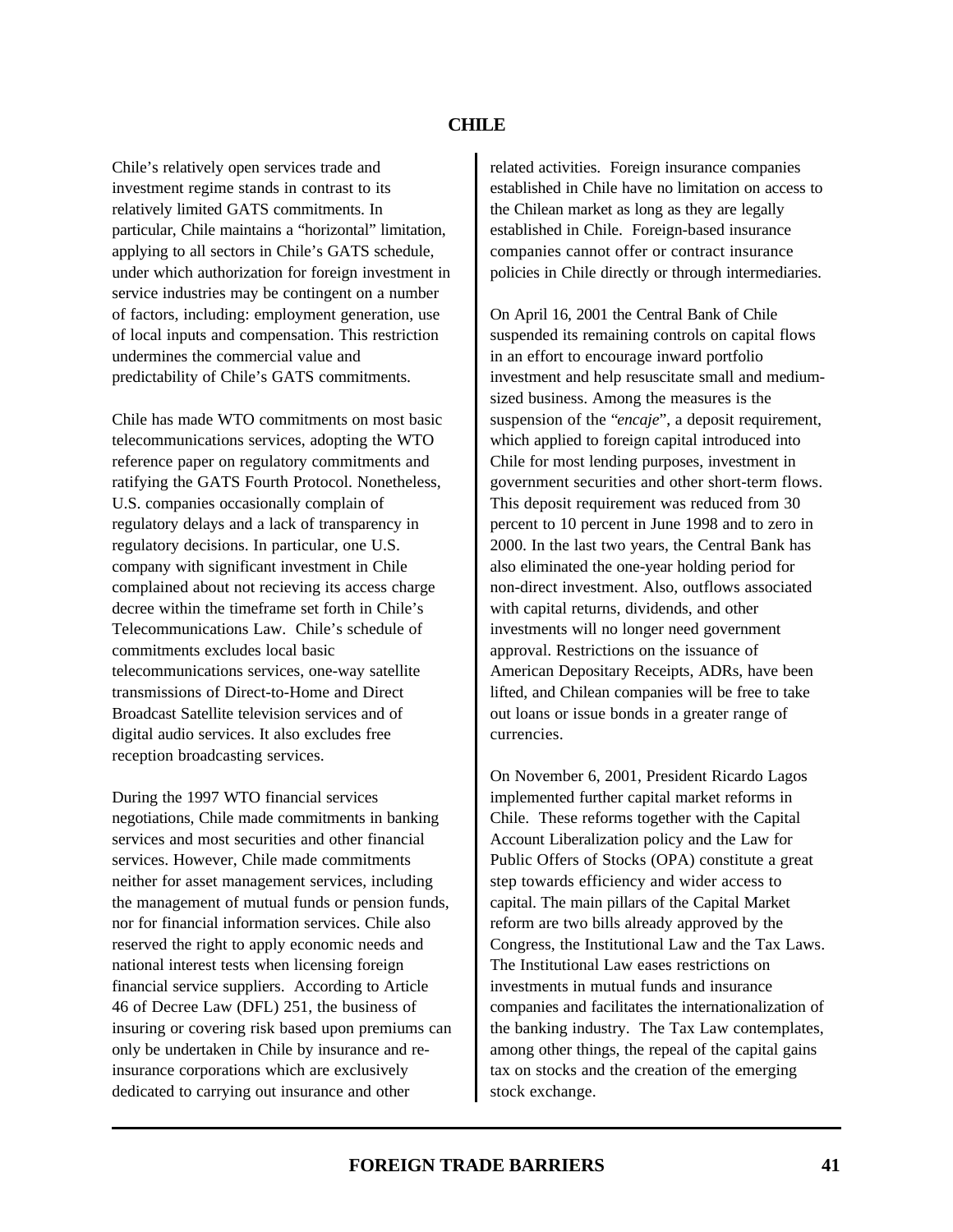#### **INVESTMENT BARRIERS**

While Chile welcomes foreign investment, controls and restrictions exist. The Foreign Investment Committee (FIC) of the Ministry of Economy is the sole institution empowered to accept foreign investments covered by Decree Law (DL) 600 and to set terms and conditions of corresponding contracts. Foreign investments exceeding \$1 million are currently entitled to the benefits and guarantees of DL 600. Under DL 600, profits may be repatriated immediately, but none of the original capital may be repatriated for one year. Foreign direct investment is subject to pro forma screening by the Government of Chile. The FIC signs a separate contract with each investor. Contracts must stipulate the time period within which the investment is to be implemented. In the case of mining investments, this period is eight years. The FIC may extend this period to 12 years if exploration activities are undertaken. In all other areas, the period is three years. In the case of investments in industrial or extractive projects (excluding mining) in amounts of at least \$50 million, the term may be extended up to eight years depending on the nature of the project. FIC approval is required for the following investments: those exceeding a total value of \$5 million; those related to sectors or activities that are normally developed by the government or carried out by public services; those involving the media; and, those made by foreign governments or by foreign public entities.

Also, under Chapter 14 of the Foreign Exchange Regulations of the Central Bank, natural or juridical persons, domiciled abroad, may bring capital in foreign currency into Chile. Chapter 14 allows the investor to freely sell his foreign currency through the formal or informal exchange market.

Chile and the United States are negotiating a bilateral tax treaty. Until the agreement takes effect, profits of U.S. companies will continue to be subject to taxation by governments of both nations.

Chile has notified to the WTO measures inconsistent with WTO rules on trade-Related Investment Measures (TRIMS). These measures deal with local content and trade balancing in the automotive industry. Proper notification allowed developing country WTO Members to maintain such measures for a five-year transitional period after entry into force of the WTO. The Chilean Government requested and was granted an additional extension until December 31, 2000, to legislate the end of its TRIMS inconsistent laws. The request for an extension was based on the need for more time to fully dismantle the exemption from payment of customs duties envisaged in Article 3 of the Chilean Automotive Statute (Law No. 18,483), thereby bringing the statute fully into line with Chile's TRIMS commitments. Chile has not yet addressed these TRIMS inconsistencies, however.

# **ELECTRONIC COMMERCE**

There is a growing recognition of the vast potential of electronic commerce in an economy characterized by an export and services orientation. Chile has enjoyed rapid growth in the computer/telecommunications sector and Internet use. There is evidence of a growing consensus between market participants and policy officials that the regulatory treatment of the industry should promote the sector's competitiveness. While there is an awareness of the myriad privacy, security, contract law, and other issues raised by electronic commerce, there is also recognition that the eventual creation of national policies addressing such issues will have to move in parallel with developments internationally. In February 2000, Chile became the first country in Latin America to sign a Joint Statement on Electronic Commerce with the United States, highlighting the countries' agreement that the private sector should take the lead on the establishment of business practices